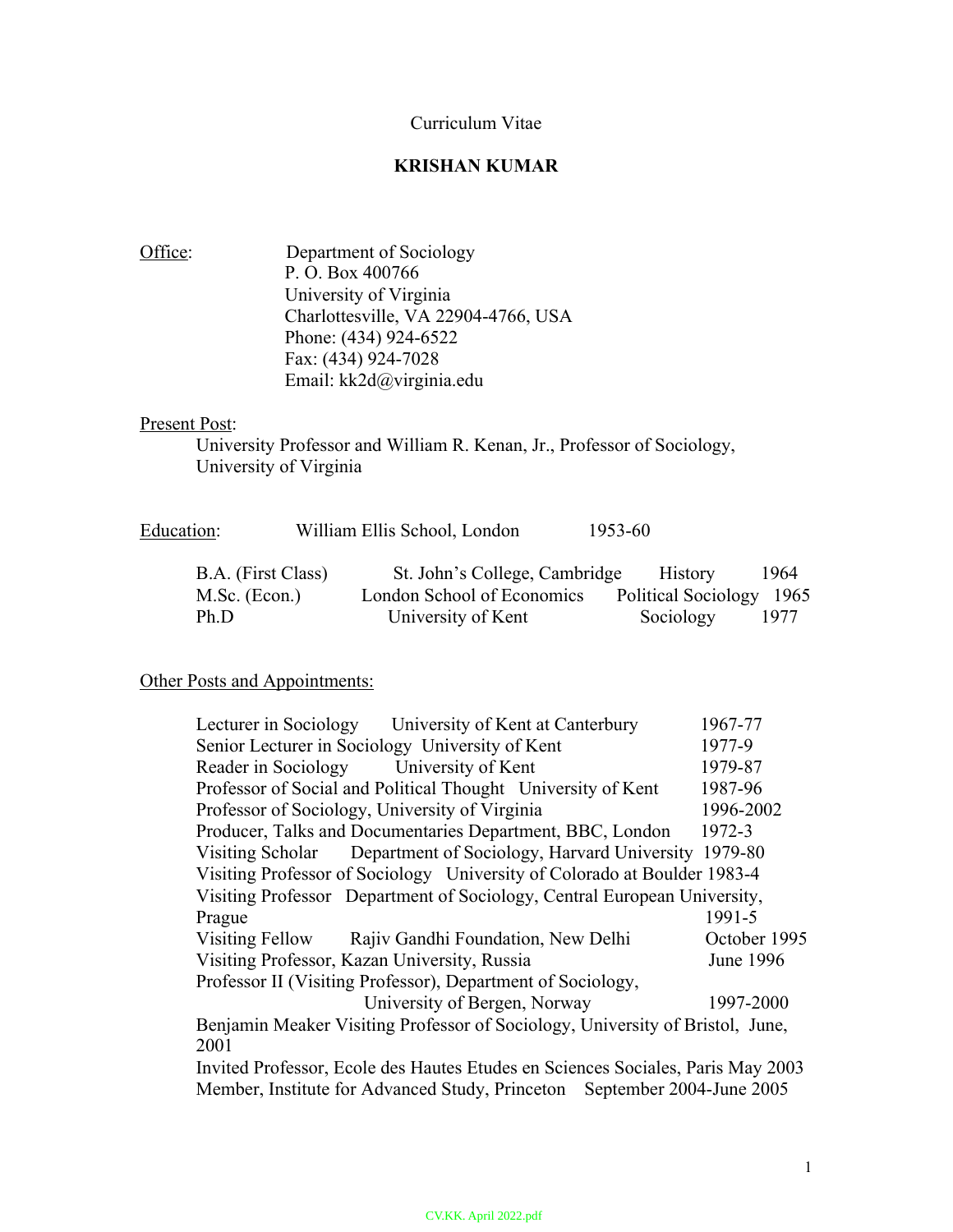Visiting Professor, University of Kent at Canterbury, UK, 2006-2011 (occasional visits, normally of one week)

Visiting Professor, Hong Kong University of Science and Technology (June-July 2013-18.)

Visiting Distinguished Scholar, Hong Kong University, March-April 2017. Visiting Short-Term Professor, Bocconi University, Milan, Italy, October-November 2021.

## Awards and Distinctions

Major Scholar in History, St. John's College, Cambridge (1964) Wright Prize for History, St. John's College, Cambridge (1964) State Studentship (1964-7) Warmington Studentship in the Social Sciences, London School of Economics  $(1964-7)$ Fellow of the American Council of Learned Societies (1979-80) Trustee, Acton Society Trust, London (1980-94) Senior Fulbright Scholar (1983-4) Boole Lecturer, University of Cork (1984) Wolfson Lecturer, Wolfson College, Oxford (1993) Distinguished Visiting Lecturer, Rajiv Gandhi Foundation, New Delhi (1995) Ernest Gellner Lecturer, London School of Economics (2005) *Thesis Eleven* Lecturer, La Trobe Universiity, Melbourne, Australia, (December 2013) *Ab Imperio* prize for best book on empires, 2018. Barrington Moore Prize, awarded by the American Sociological Association, for best book in Comparative Historical Sociology, 2018 (co-winner)

## Teaching

At Kent I taught, at both undergraduate and postgraduate levels, courses in social theory, political sociology, historical sociology, nationalism, the comparative sociology of industrial societies, society and politics in the USA, the social and political analysis of European societies, and the sociology of literature and culture. My PhD supervisions were mostly concerned with aspects of the historical sociology of western industrial societies, such as revolutions, nationalism, the role of intellectuals, and the sociology of nineteenth-century English literature.

At the University of Virginia I have continued to teach, again at undergraduate and graduate levels, social theory (classical and contemporary), political sociology, historical sociology, the sociology of nationalism, the sociology of empires, and the sociology of literature. I have also taught the first-year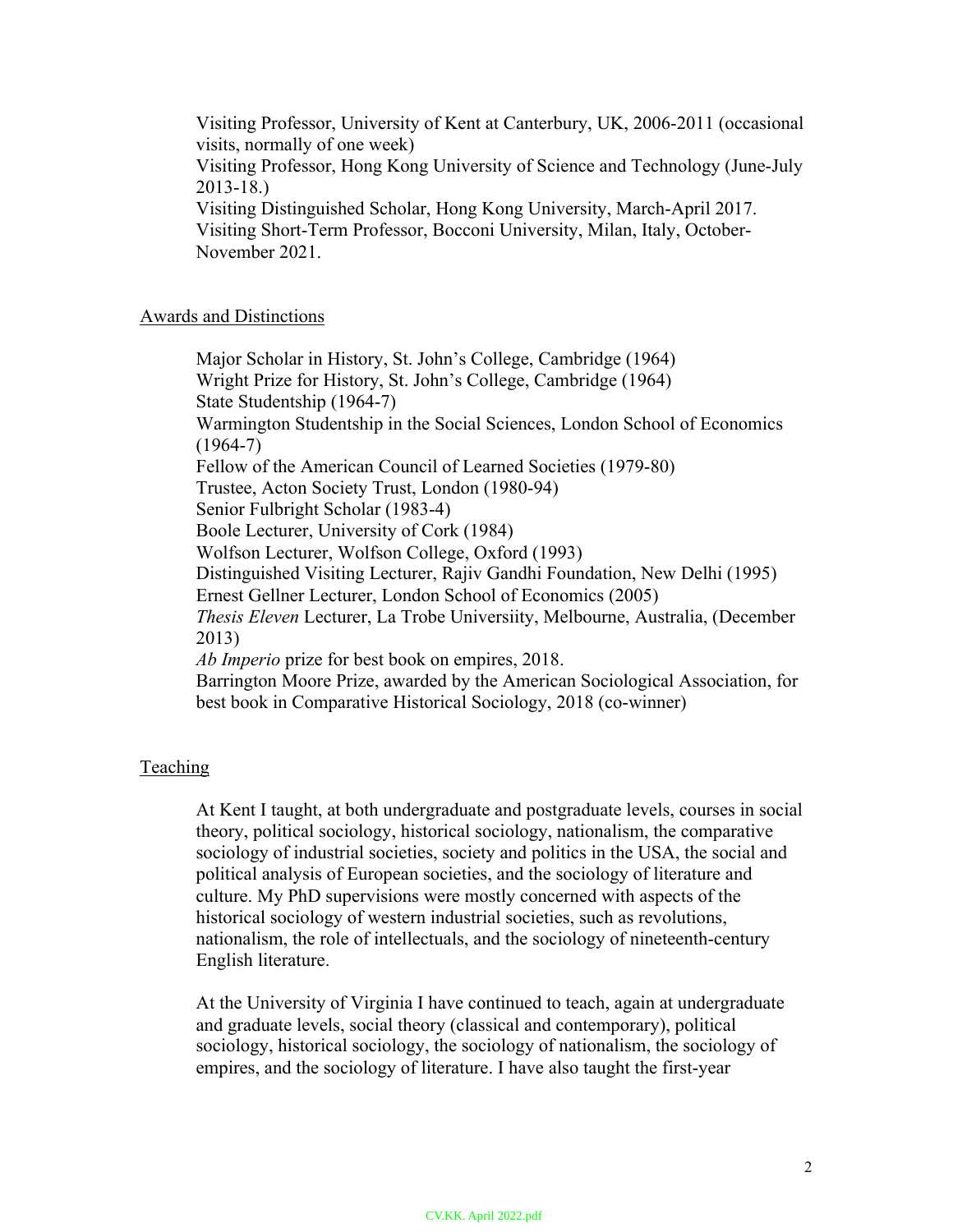introductory sociology course, given a USEM (first-year undergraduate) course on nations and nationalism, and twice taught a Pavilion seminar on empires.

## Service

I have at various times, at Kent, been Chairman of the Department of Sociology and Social Anthropology, Undergraduate Director of Studies and Graduate Director of Studies in Sociology. I have also been a member of the T.S. Eliot Memorial Lectures Committee (Kent University and Faber and Faber), and a Council member of the Centre for the Study of Religion and Society (University of Kent and Canterbury Cathedral).

At Virginia I was chairman of the Page-Barbour and Richard Lectures Committee, 1999-2003. I was also a member of the committee of the Forum for Contemporary Thought (2004-9). In Dec-Jan 2001-2 and again Dec-Jan 2002-3 I was a member of the Dean's Promotion and Tenure Committee. In 2006-9 I was a member of the Faculty Steering Committee, advising the Dean of the College of Arts and Sciences.

From 2007-13 I was chair of the department of sociology. For the department I have also chaired three search committees and a number of tenure committees, and been Director of Graduate Admissions. I have also chaired committees for the selection of graduate Jefferson scholars, and been a member of the committee for the selection of undergraduate Jefferson scholars.

I am a Faculty Fellow of the Institute of Advanced Studies in Culture, and a past Faculty Fellow of Brown College (both UVA). Between 2007-11 I was a Director of the Tuesday Evening Concert Series at UVA, and a member of its Program Committee. I am Fellow of the Society of Fellows. I am on the Advisory Board of the Institute of Humanities and Global Cultures.

### Publications

### **Books**:

(Ed.) *Revolution: The Theory and Practice of a European Idea.* London, Weidenfeld and Nicolson, 1971, pp.330. (Contains a 90-page introductory essay, and documents illustrative of the essay)

*Prophecy and Progress: The Sociology of Industrial and Post-Industrial Society*. London, Allen Lane The Penguin Press, 1978; Harmondsworth , Penguin Books, 1978, pp. 416. (Japanese translation, Bunshindo Publishers, 1996)

(Ed., with Adrian Ellis) *Dilemmas of Liberal Democracies: Studies in Fred Hirsch's Social Limits to Growth*. London, Tavistock Publications, 1983, pp. 212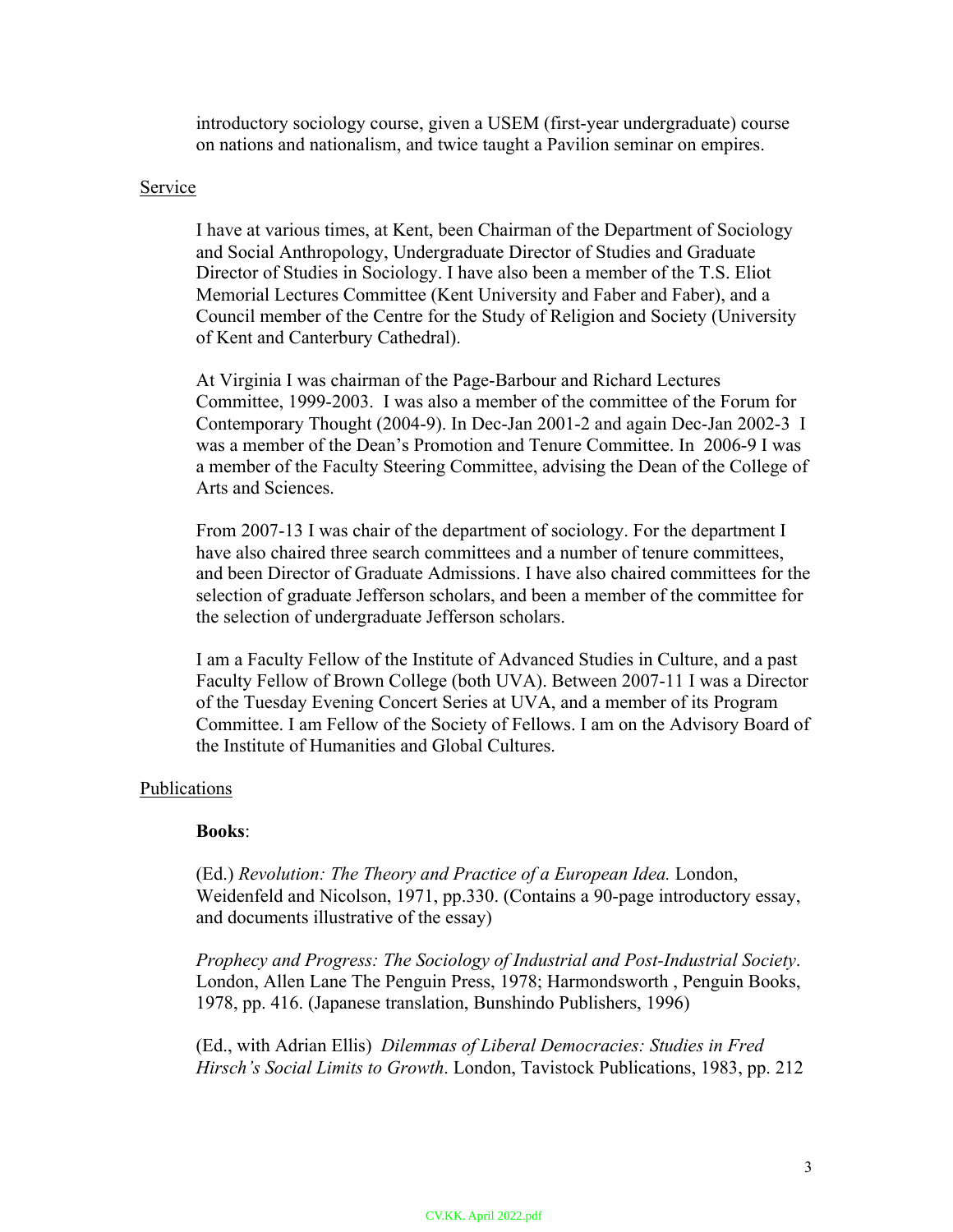*Utopia and Anti-Utopia in Modern Times*. Oxford, Basil Blackwell, 1987, pp. 506. (Italian translation, Longo Editore, 1995)

*The Rise of Modern Society: Aspects of the Social and Political Development of the West*. Oxford, Basil Blackwell, 1988, pp. 338. (A collection of some of my previously published articles)

*Utopianism*. Buckingham, Open University Press, 1991; Minneapolis, University of Minnesota Press, 1991, pp. 136 (Japanese translation, Showado, 1994; Romanian translation, Editura du Style, Bucharest 1998; Turkish translation, Imge Kitabevi, 2005)

(Ed., with Stephen Bann) *Utopias and the Millennium*. London, Reaktion Books, 1993, pp. 164

*From Post-Industrial to Post-Modern Society: New Theories of the Contemporary World*. Oxford, Blackwell Publishers, 1995, pp. 253 (Brazilian translation, Jorge Zahar Editor, 1997; Turkish translation, Dost Kitabevi, 1999; Italian translation, Editore Einaudi, 2000)

*Revised edition with a new chapter*, Blackwell, 2005, pp.289. Korean translation, Raum Press, 2011.

(Ed., with Jeff Weintraub) *Public and Private in Thought and Practice*. Chicago, University of Chicago Press, 1997, pp. 380

*1989: Revolutionary Ideas and Ideals*. Minneapolis, University of Minnesota Press, 2001, pp. 377. (Includes previously published essays)

*The Making of English National Identity*. Cambridge, Cambridge University Press, 2003, pp. 367

(Ed., with Gerard Delanty) *The Sage Handbook of Nations and Nationalism.* London and Thousand Oaks, CA, Sage, 2006, pp. 577.

*The Idea of Englishness: English Culture, National Identity and Social Thought*. London, Ashgate/Routledge, 2015, pp. 240 (Includes previously published articles and essays).

*Visions of Empire: How Five Imperial Regimes Shaped the World.* Princeton, NJ, Princeton University Press, 2017, pp. 576. (Portuguese, Spanish, and Chinese translations. Turkish translation forthcoming). Paperback edition, 2019.

*Empires: A Historical and Political Sociology*. Cambridge, Polity, 2021, pp. 204 (Spanish translation forthcoming).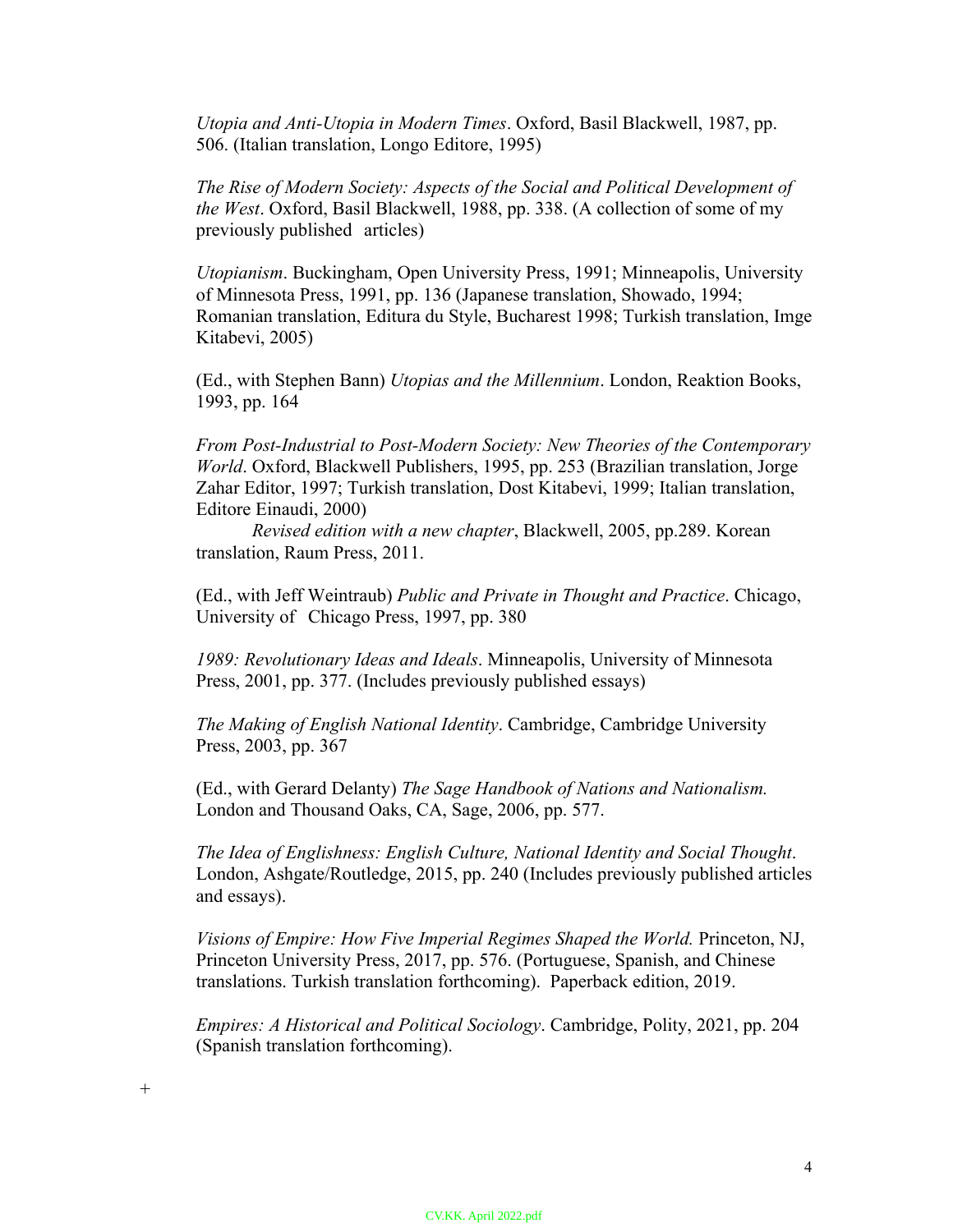## **Articles in Books**:

"The Industrializing and the 'Post-Industrial' Worlds: On Development and Futurology", in Emmanuel de Kadt and Gavin Williams (eds.), *Sociology and Development*, London, Tavistock Publications, 1974, pp. 329-60

"A Child and a Stranger: On Growing Out of English Culture", in Bikhu Parekh (ed.), *Colour, Culture and Consciousness*,London, Allen and Unwin, 1974, pp. 86-103

"Continuities and Discontinuities in the Development of Industrial Societies", in Richard Scase (ed.), *Industrial Society: Class, Cleavage and Control*, London, Allen and Unwin, 1977, pp.29-42

"Le Rivoluzioni del Ventesimo Secolo in Prospettiva Storica", in Luciano Pellicani (ed.), *Sociologica delle Rivoluzioni* , Naples, Guida Editori, 1976, pp. 45-94

"The Nationalization of British Culture", in Stanley Hoffman and Patrick Kitromilides (eds), *Culture and Society in Contemporary Europe*, London, Allen and Unwin, 1981, pp. 117-131

"The Social and Cultural Setting, [1945-1980]", in Boris Ford (ed.), *The New Pelican Guide to Modern English Literature*, Vol. 8, Harmondsworth, Penguin Books, 1983, pp.15-60. (Revised for the revised edition of Vol. 8, 1995)

"Pre-capitalist and Non-capitalist Factors in the Development of Capitalism: Fred Hirsch and Joseph Schumpeter", in Ellis and Kumar (eds), *Dilemmas of Liberal Democracies*, pp. 147-73

"Public Service Broadcasting and the Public Interest", in Colin McCabe and Olivia Stewart (eds), *The BBC and Public Service Broadcasting*, Manchester, Manchester University Press, 1986, pp. 46-61

"Sociology", in Dan Cohn-Sherbok and Michael Irwin (eds), *Exploring Reality*, London, Allen and Unwin, 1987, pp. 37-55

"The Limits and Divisions of Industrial Capitalism", in Richard Scase (ed.), *Industrial Societies: Crisis and Division in Western Capitalism and State Socialism*, London, Unwin Hyman, 1989, pp. 16-43

"Wells and the 'So-Called Science of Sociology'", in Patrick Parrinder and Chris Rolfe (eds), *H. G. Wells Under Revision*, Associated University Presses of America, 1990, pp. 192-217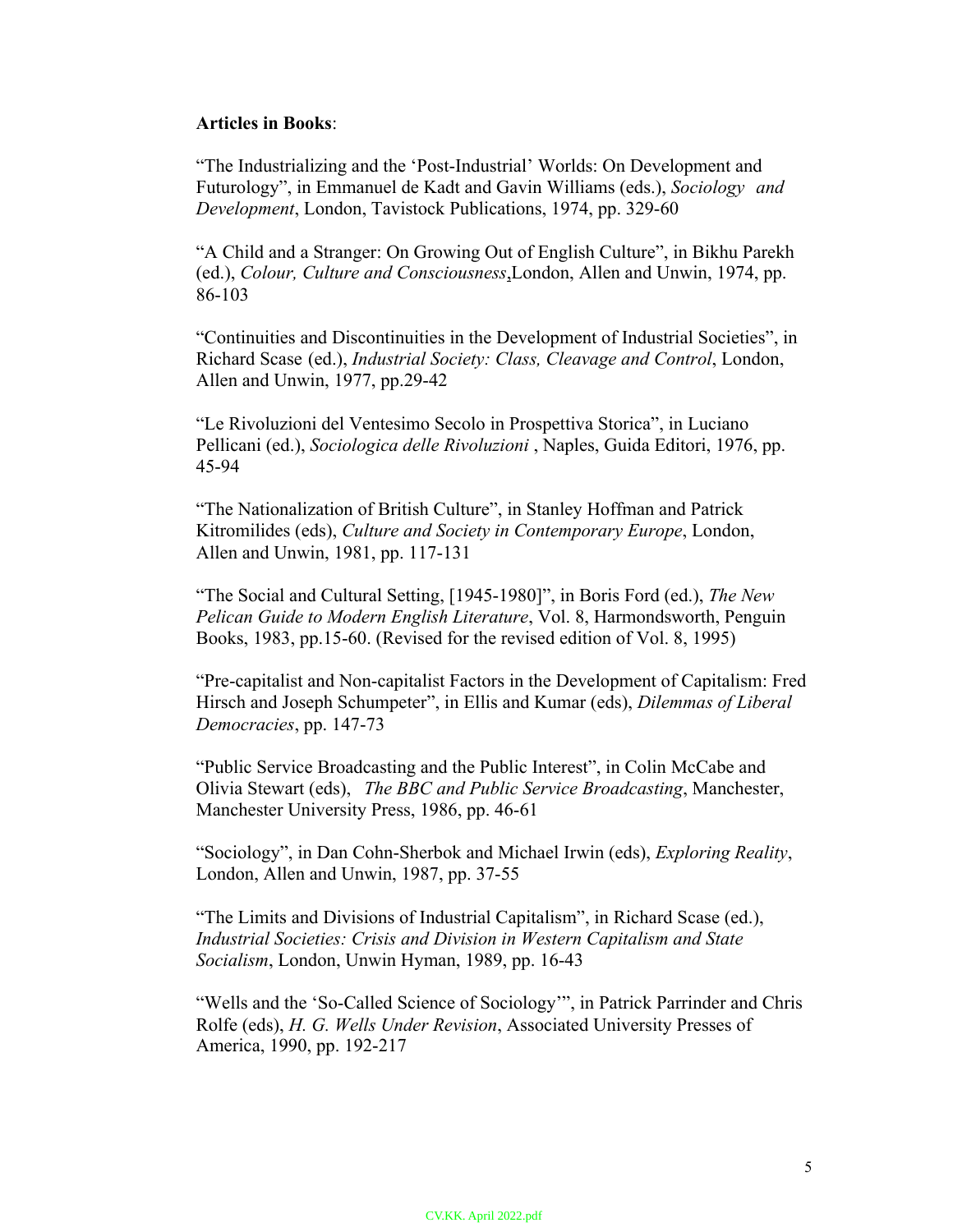"Religion and Utopia", in Dan Cohn-Sherbok (ed.), *The Canterbury Papers: Essays on Religion and Modern Society*, London, Bellew Publishing, 1990, pp. 69-79

"Maine and the Idea of Progress", in Alan Diamond (ed.), *The Victorian Achievement of Sir Henry Maine*, Cambridge, Cambridge University Press, 1991, pp. 76-87

"New Theories of Industrial Society", in Philip Brown and Hugh Lauder (eds), *Education for Economic Survival*, London, Routledge, 1992, pp. 45-75

"Social Thought and Social Action: The 'Dicey Problem' and the Role of Ideas in English Social Policy", in Douglas Ashford (ed.), *History and Context in Comparative Public Policy*, Pittsburgh, University of Pittsburgh Press, 1992, pp. 39-83

"The End of Socialism? The End of Utopia? The End of History?", in Kumar and Bann (eds), *Utopias and the Millennium*, pp. 63-80

"The Evolution of Society: A Darwinian Approach", in C.M.Hann (ed.), *When History Accelerates*, London, The Athlone Press, 1994, pp. 23-53

"Apocalypse, Millennium and Utopia Today", in Malcolm Bull (ed.), *Apocalypse Theory and the Ends of the World*, Oxford, Blackwell Publishers, 1995, pp. 200- 24

"The Revolutions of 1989 in East-Central Europe and the Idea of Revolution", in Richard Kilminster and Ian Varcoe (eds), *Culture, Modernity and Revolution*, London, Routledge, 1996, pp. 127-153

"Home: The Problem and Predicament of Private Life at the End of the Twentieth Century", in Weintraub and Kumar (eds), *Public and Private in Thought and Practice,* 1997, pp. 204-236

"Morris and 'Englishness'", in Adriana Corrado (ed.), *Pellegrini della Speranza*, Naples, CUEN, 1998, pp. 189-207

"Post-History: Living at the End", in Gary Browning, Abigail Halcli, and Frank Webster (eds.), *Understanding Contemporary Society: Theories of the Present* , London, Sage Publications, 2000, pp. 57-70

"Utopia and Anti-Utopia in the Twentieth Century", in Lyman Tower Sargent and Roland Schaer (eds.), *Utopia: The Search for the Ideal Society in the Western World* , New York, New York Public Library/Oxford University Press, 2000, pp. 256-265 (Catalogue for the exhibition at the Bibliotheque Nationale, Paris, and the New York Public Library)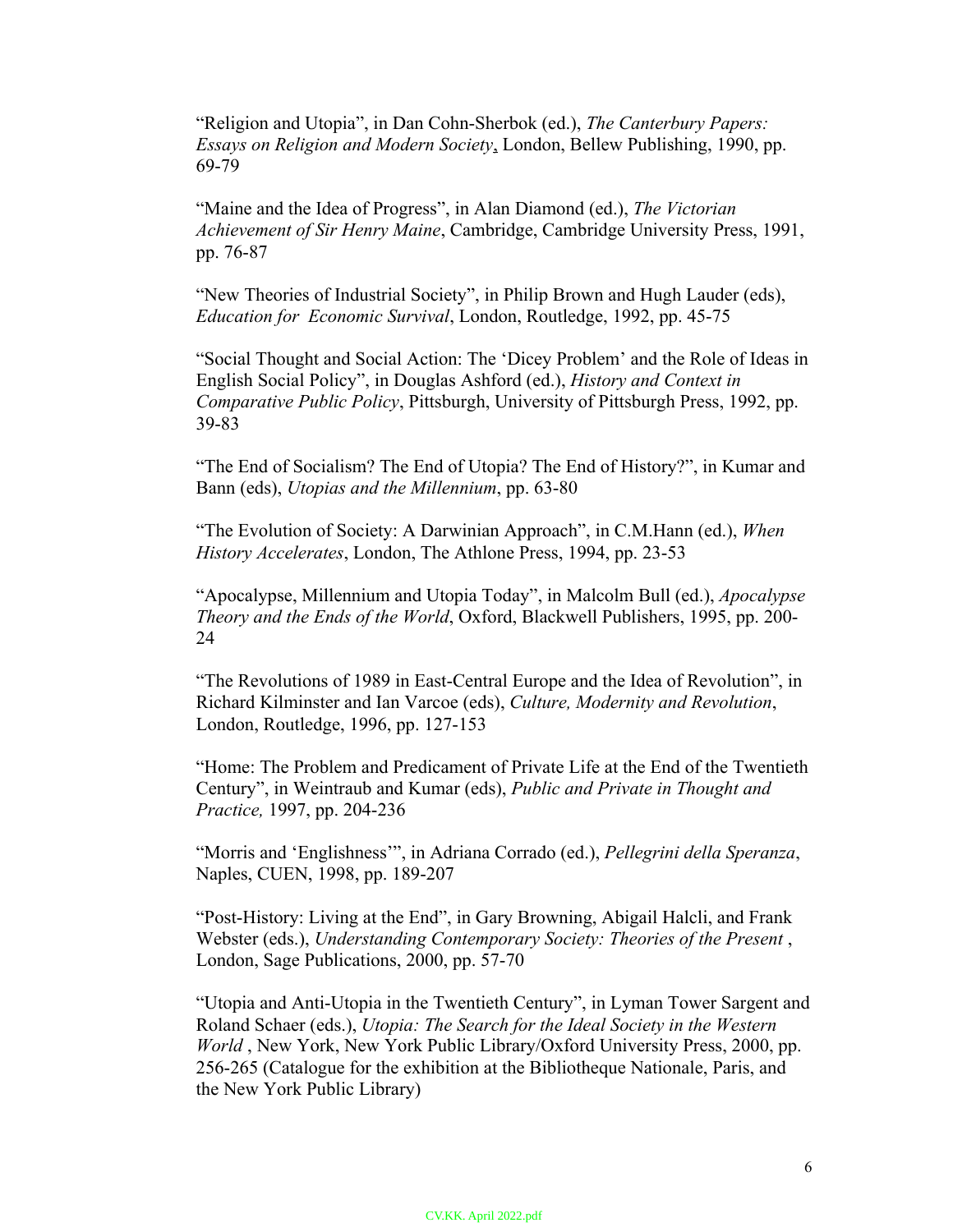"The Revolutionary Idea in the Twentieth-Century World", in Moira Donald and Tim Rees (eds.), *Contemporary Revolutions*, London, Macmillan, 2001, pp. 229- 50

" 'Englishness' and English National Identity", in David Morley and Kevin Robins (eds.), *British Cultural Studies: Geography, Nationality, and Identity* Oxford, Oxford University Press, 2001, pp. 41-55

"Bringing It All Back Home", in Beate Roessler (ed.), *Privacies: Philosophical Evaluations*, Stanford University Press, 2004, pp. 187-93

"The Idea of Europe: Cultural Legacies, Transnational Imagining and the Nation-State", in Mabel Berezin and Martin Schain (eds.), *Europe Without Borders: Remapping Territory, Citizenship, and Identity in a Transnational Age*, The Johns Hopkins University Press, 2004, pp.33-50.

"When was the English Nation?", in Atsuko Ichijo and Gordana Uzelac (eds.), *When is the Nation? Towards an Understanding of Theories of Nationalism*, London and New York, Routledge, 2005, pp. 137-56.

"Revolution", in Maryanne Horowitz (ed.), *The New Dictionary of the History of Ideas*, Volume 5, Detroit, Charles Scribner's Sons, 2005, pp. 2112-2121.

"Nationalism and the Historians", in Gerard Delanty and Krishan Kumar (eds.), *The Sage Handbook of Nations and Nationalism*, 2006, pp. 7-20.

"The Future of Revolution: Imitation or Innovation?", in John Foran, David Lane, and Andreja Zivkovic (eds.), *Revolution in the Making of the Modern World*. London and New York, Routledge, 2008, pp. 222-35.

"Core Ethnicities and the Problem of Multiculturalism", in John Eade, Martyn Barett, Chris Flood, and Richard Race (eds.), *Advancing Multiculturalism, Post 7/7*, Newcastle-Upon-Tyne, Cambridge Scholars Publishing, 2008, pp. 116-34.

"Historical Sociology", in Bryan Turner (ed.), *The New Blackwell Companion to Social Theory*, Oxford, Wiley-Blackwell, 2008, pp. 391-408.

"Francis Fukuyama and Samuel Huntington: The Philosophy of History and the End of the Cold War", in Aviezer Tucker (ed.), *Blackwell Companion to the Philosophy of History and Historiography*, Oxford, Wiley- Blackwell, 2008, pp. 550-560.

"Why Read the Classics?", in Marzio Barbagli and Harvie Ferguson (eds.), *La Teoria Sociologica e Lo Stato Moderno: Saggi in onore di Gianfranco Poggi*. Bologna, Il Mulino, 2009, pp. 13-31.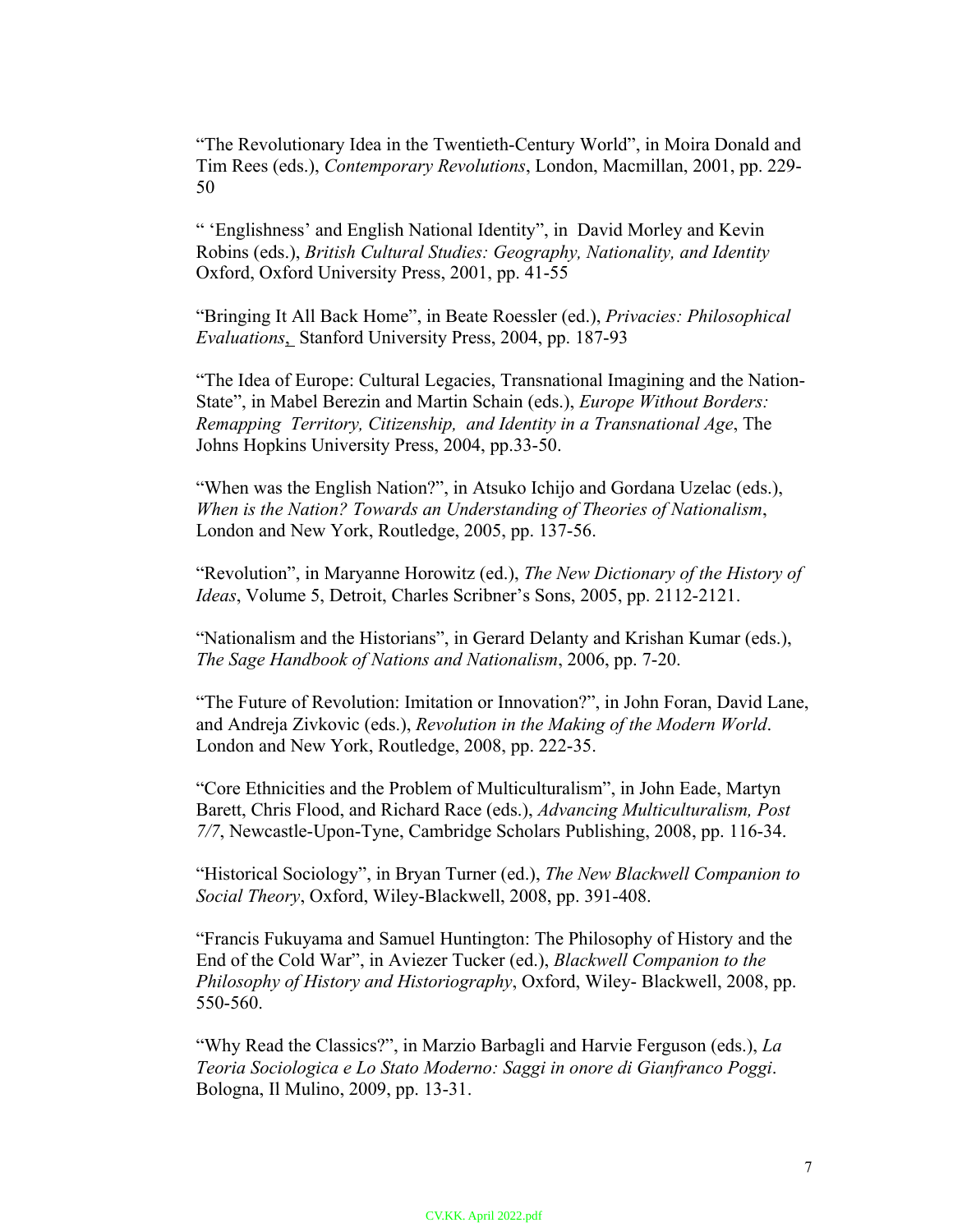"Imperialism", in George Klosko (ed.), *The Oxford Handbook of the History of Political Philosophy*, Oxford, Oxford University Press, 2010 , pp. 647-659.

"Empire and Imperialism", in Gerard Delanty and Stephen Turner (eds) *Handbook of Contemporary Social and Political Theory*, London, Routledge, 2011, pp. 290-300. Revised for second edition, 2021.

"Empires as Bearers of Global Ideas of Humanity", in Longxi Zhang (ed.), *The Concept of Humanity in an Age of Globalization*,. Göttingen, V&R Unipress, 2012, pp. 203-17.

"Empire, Nation, and National Identities", in Andrew Thompson (ed.) *Britain's Experience of Empire in the Twentieth Century* (Oxford History of the British Empire Companion Series), Oxford, Oxford University Press, 2012, pp. 298-329.

"Varieties of Nationalism", in Martin Hewitt (ed.), *The Victorian World*. London, Routledge, 2012, pp. 160-74.

"1066 and All That: Myths of the English", in Gerard Bouchard (ed.), *National Myths: Constructed Pasts, Contested Presents*. London, Routledge, 2013, pp. 94- 109.

"Empires and Nations: Convergence or Divergence?", in George Steinmetz (ed.), *Sociology and Empire: The Imperial Entanglements of a Discipline*. Durham, NC, Duke University Press, 2013, pp. 279-299 (a shorter version of article in *Theory and Society* 39, 2010).

"C. Wright Mills and the Necessity of History", in John Scott and Ann Nilsen (eds.), *C. Wright Mills and the Sociological Imagination*. Cheltenham, UK and Northampton, MA: Edward Elgar, 2013, pp. 29-56 (a revised version appears in the *Journal of Historical Sociology*).

"The New and the Old: The University of Kent at Canterbury", in Jill Pellew and Miles Taylor (eds.), *Utopian Universities: A Global History of the New Campuses of the 1960s.* London, Bloomsbury Academic, 2021, pp. 141-155.

### **Journal Articles**:

"Holding the Middle Ground: The BBC, the Public and the Professional Broadcaster", *Sociology*, vol. 9, no.1 (1975), 67-88. (Reprinted in J. Curran et al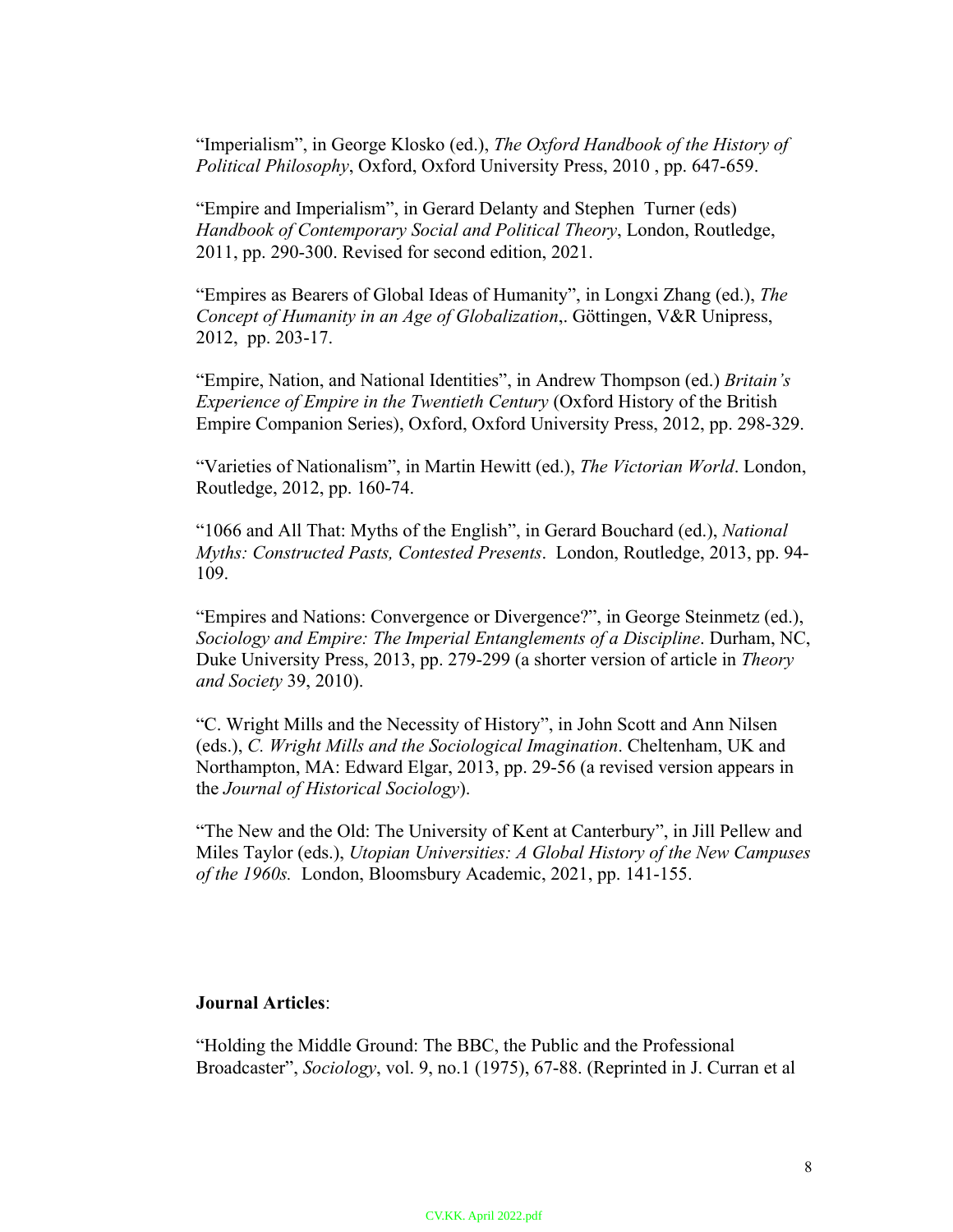(eds), *Mass Communication and Society*, London, Edward Arnold, 1977, pp. 231-48)

"Revolution and Industrial Society: An Historical Perspective", *Sociology*, Vol. 10, No. 2 (1976), 245-69

"Industrialism and Post-Industrialism: Reflections on a Putative Transition", *Sociological Review*, vol. 24, No. 3 (1976), 439-78

"The Industrial Societies and After", *Universities Quarterly*, vol. 30, No. 4 (1976), 383-401

"Can the Workers be Revolutionary?" *European Journal of Political Research*, vol. 6, (1978), 357-79

"The Social Culture of Work: Work, Employment and Unemployment as Ways of Life", *New Universities Quarterly*, Vol. 34, No. 1 (!979/80), 5-28. (Reprinted in K. Thompson (ed.), *Work, Employment and Unemployment*, Milton Keynes, Open University Press, 1984, pp. 2-17)

"Thoughts on the Present Discontents in Britain", *Theory and Society*, Vol. 9 (1980), 539-74. (Reprinted in E. Goodman (ed.), *Non-Conforming Radicals of Europe: The Future of Industrial Society*, London, Duckworth, 1983, pp. 260- 87)

"Class and Political Action in Nineteenth-Century England", *European Journal of Sociology*, Vol. 24, No. 1 (1983), 3-43

"Unemployment in the Development of Industrial Societies: The English Experience", *Sociological Review*, vol. 32, no.2 (1984), 185-233. (Reprinted in part in R. E. Pahl (ed.), *On Work*, Oxford, Basil Blackwell, 1988, pp. 138-64)

"Utopian Thought and Communal Practice: Robert Owen and the Owenite Communities", *Theory and Society*, Vol. 19, (1990), 1-35

"The Revolutions of 1989: Socialism, Capitalism, and Democracy", *Theory and Society*, Vol*.* 21, (1992), 309-56

"The 1989 Revolutions and the Idea of Europe", *Political Studies*, Vol. 40, (1992), 439-61

"News from Nowhere: The Renewal of Utopia", *History of Political Thought*, vol. XIV, No. 1 (1993), 133-43

"Civil Society: An Inquiry into the Usefulness of an Historical Term", *British Journal of Sociology*, Vol. 44, no. 3 (1993), 375-95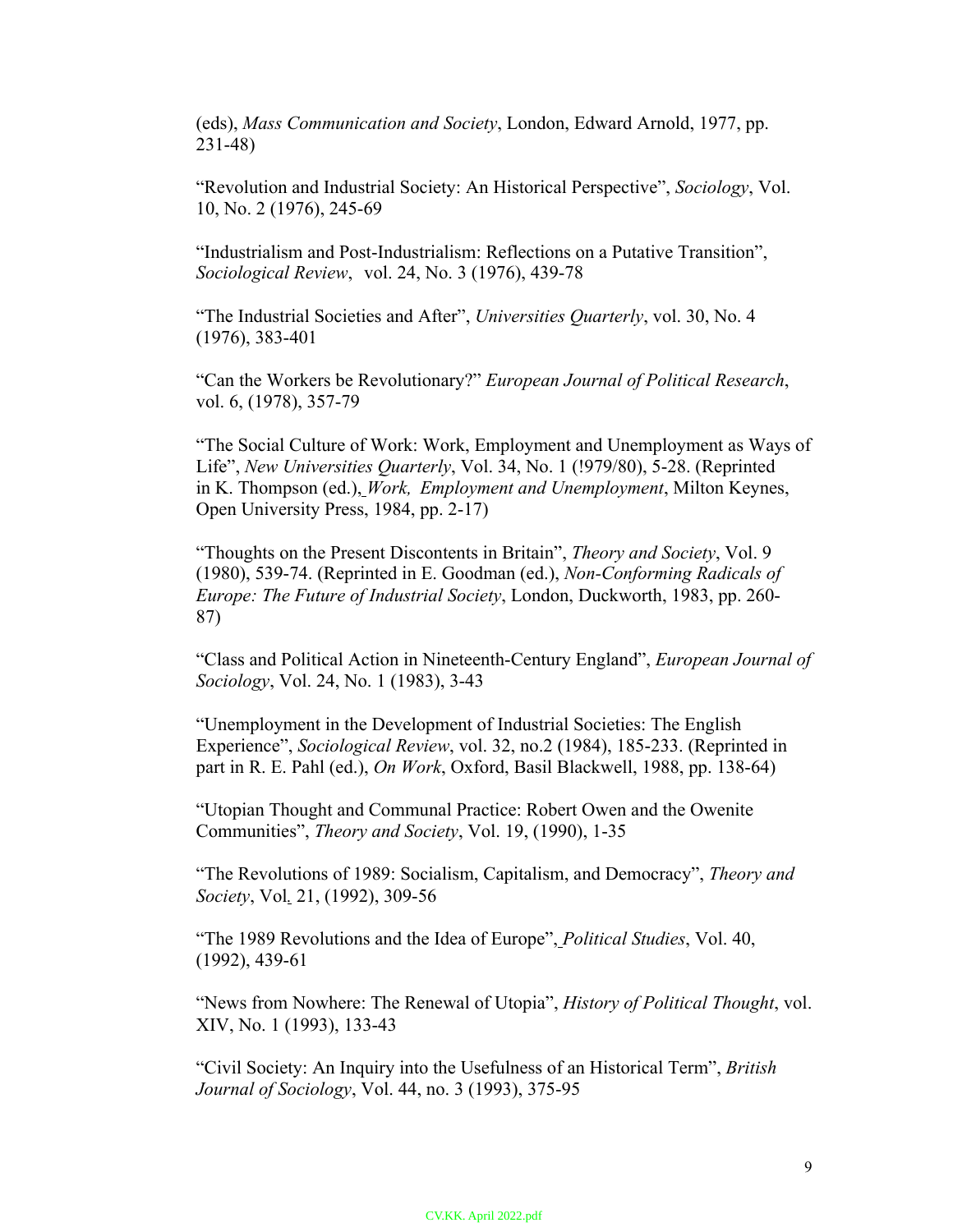"A Pilgrimage of Hope: William Morris's Journey to Utopia", *Utopian Studies*, vol. 5, No. 1 (1994), 89-107

"Versions of the Pastoral: Poverty and the Poor in English Fiction from the 1840s to the 1950s", *Journal of Historical Sociology*, vol. 8, no. 1 (1995), 1-35

"A Further Note on Civil Society", *European Journal of Sociology*, Vol. 41, no. 1 (2000), 167-180

"Nation and Empire: 'Englishness' and 'Britishness' in Comparative Perspective", *Theory and Society*, Vol. 29, no. 5 (2000), 575-608

"Sociology and the Englishness of English Social Theory", *Sociological Theory* , Vol 19, no.1 (2001), 41-64

"Britain, England and Europe: Cultures in Contraflow", *European Journal of Social Theory* 6 (1), 2003: 5-23

"Aspects of the Western Utopian Tradition", *History of the Human Sciences* 16 (1), 2003: 61-75

"The Place of Knowledge in Modern and Postmodern Society", *International Journal of Knowledge, Culture and Change Management* , vol. 3, 2003/2005, pp.611-19.

"Empire and English Nationalism", *Nations and Nationalism* 12 (1), 2006, pp.1- 13 (The 2005 Ernest Gellner Lecture)

"French and English National Identity: Comparisons and Contrasts", *Nations and Nationalism* 12 (3), 2006: 411-430

"Ideology and Sociology: Reflections on Karl Mannheim's *Ideology and Utopia*", *Journal of Political Ideologies*, 11 (2), 2006: 169-181

"English and British National Identity", *History Compass*, May 2006 (on-line journal)

(With John Hutchinson, Susan Reynolds, Anthony D. Smith, Robert Colls) "Debate on Krishan Kumar's *The Making of English National Identity*", *Nations and Nationalism* 13 (2), 2007: 179-203.

"Global Civil Society", *European Journal of Sociology*, 48 (3), 2007: 413-34

"The Question of European Identity: Europe in the American Mirror", *European Journal of Social Theory*, 11 (1), 2008: 87-105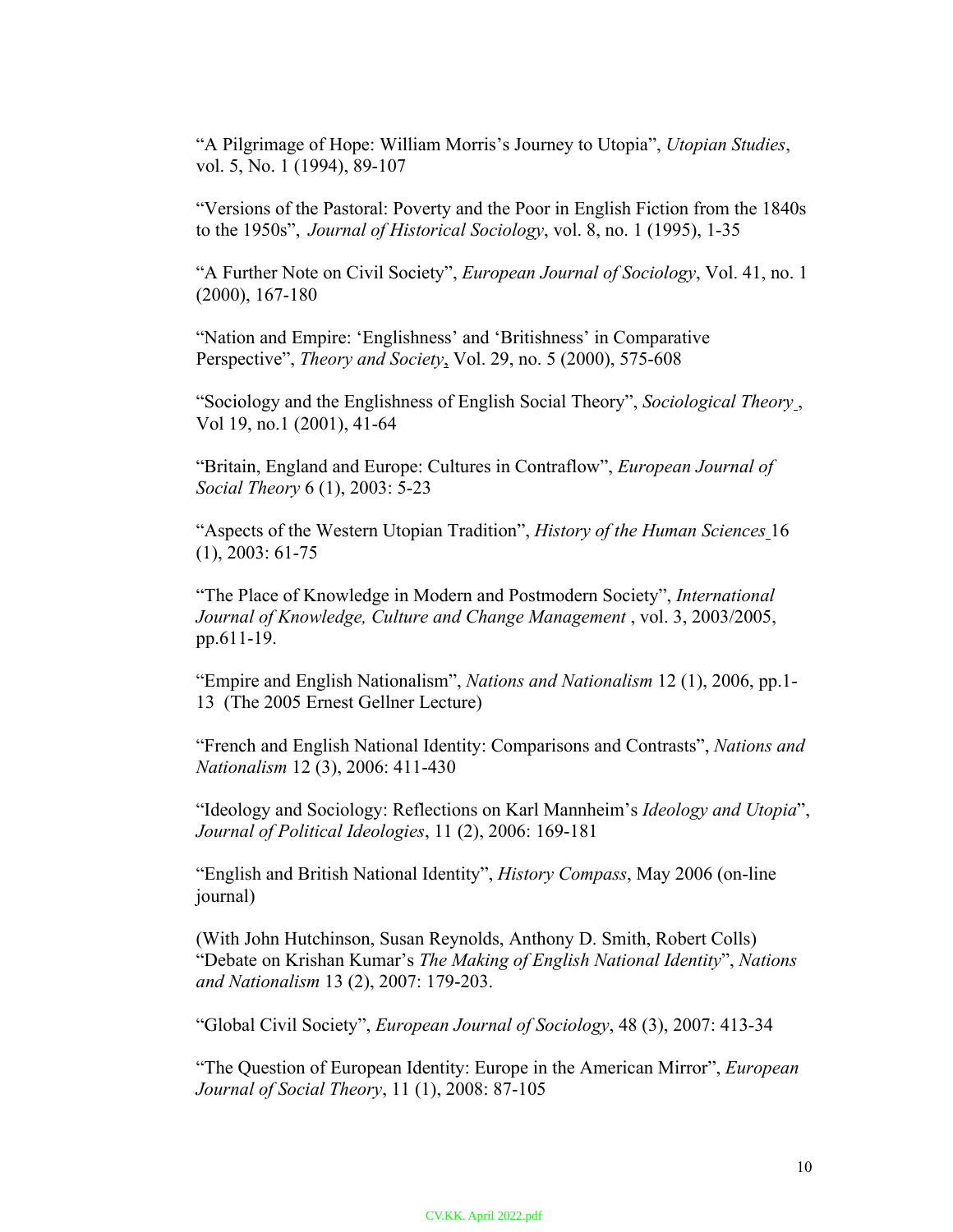(With Ekaterina Makarova) "The Portable Home: The Domestication of Public Space", *Sociological Theory*, 26 (4), 2008: 324-43.

"Nation-States as Empires, Empires as Nation-States: Two Principles, One Practice?", *Theory and Society* 39 (2), 2010: 119-43.

"The Ends of Utopia", *New Literary History* 41 (3), 2010: 549-569. (Chinese translation, in *NLH: Best Essays of the Last Twenty Years in Chinese Translatio*n, Johns Hopkins University Press, 2014).

"Negotiating English Identity: Englishness, Britishness, and the Future of the United Kingdom", *Nations and Nationalism* 16 (3), 2010: 469-487.

"Greece and Rome in the British Empire: Contrasting Role Models", *Journal of British Studies* 51 (1), 2012: 76-101

"The Return of Civilization – and of Arnold Toynbee?", *Comparative Studies in Society and History,* 56 (4), 2014: 815-843

"Once More and For the Last Time: Ernest Gellner's Later Thoughts on Nation and Empire", *Thesis Eleven* June 2015, pp. 1-13.

"The Past in the Present: Mills, Tocqueville, and the Necessity of History", *Journal of Historical Sociology* 28 (3), 2015: 265-290

"Nationalism and Revolution: Friends or Foes?", *Nations and Nationalism,* 21 (4), 2015: 589-608

"The Time of Empire: Temporality and Genealogy in the Development of European Empires", *Thesis Eleven* 139 (1), 2017: 113-128.

"How Five Empires Shaped the World and How This Process Shaped Those Empires: Response to Alexander Semyonov", *Ab Imperio* 4/2017: 52-63.

"*Discusioni: Imperi senza fine*" (a discussion of my book, *Visions of Empire*). Amanda Behm, Valerie Ann Kivelson, Federica Morelli, Erik-Jan Zurcher, and Krishan Kumar, *Il Mestiere di Storico*, Vol. 10, No. 2, 2018, pp. 17-39.

"Empire and Eurasia: In the Footsteps of Alexander", *Comparativ*, 28 (4), 2018: 28-48.

"Colony and Empire, Colonialism and Imperialism: A Meaningful Distinction?", *Comparative Studies in Society and History,* 63 (2), 2021: 280-309.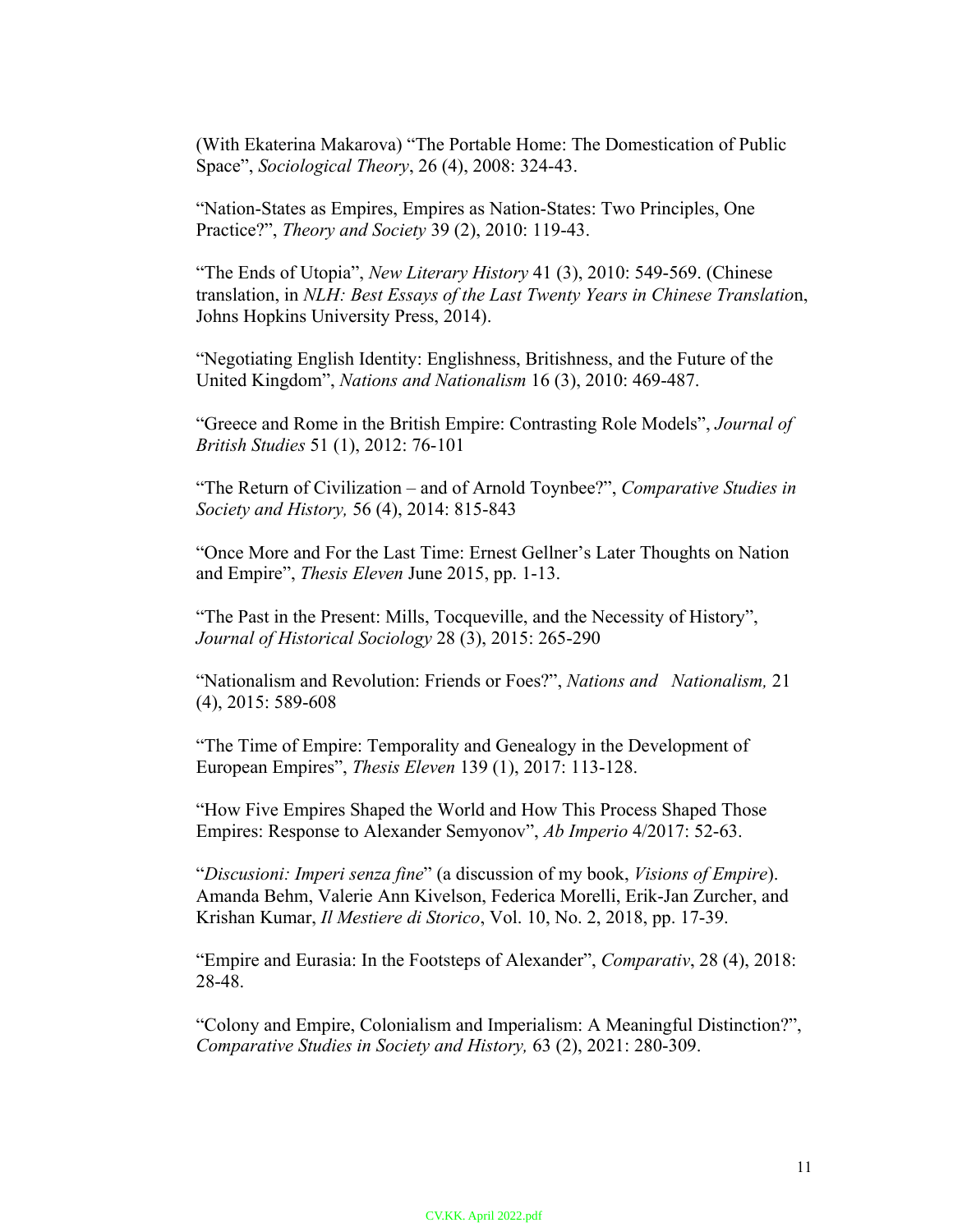"What Can the Chinese Experience of Empire tell us about the Belt and Road Initiative?", *Theory and Society* (published online November 2021, print version to follow)

"The Work of Retrieval", *Comparative Studies in Society and History*, online feature, November 2021 (http://cssh.lsa.umich.edu/2021/11/18/the-work-ofretrieval)

### **Shorter articles, essays, review articles (selection):**

"What is a Revolution?", *Government and Opposition*, Vol. 2, no. 2 (1967), 301- 11

"Futurology: the View from Eastern Europe", *Futures*, Vol. 4, no.1 (1972), 90-94

"The 'Sociology of the Future' ", *Sociology*, Vol.7, no.2 (1973), 277-80

"Sociological Darwinism", *Biology and Human Affairs*, vol. 40 (1975), 71-6, 146-53

"Perspectives on the 1980s", *Social Policy*, Vol. 11, no.3 (1980), 45-58

"Primitivism in Feminist Utopias", *Alternative Futures*, Vol. 4 (1981), 61-67

"A Book Remembered: H. G. Wells's *A Modern Utopia*", *New Universities Quarterly*, Vol. 36, no. 1 (1981/82), 3-12

"The Privatized Society", *New Universities Quarterly*, vol.4, No.4 (1986), 356-64

"Revolution: History's Cheshire Cat", *History Workshop Journal*, Issue 27 (1989), 179-88

"Modernization and Industrialization", *Encyclopaedia Britannica*, Macropaedia volume, 1990 edition, pp. 255-66

*"*The Need for Place*",* in Anthony Smith and Frank Webster (eds*), The Postmodern University?,* pp. 27-35. Buckingham, Open University Press, 1997.

"Utopianism", in Robert Wuthnow (ed.), *The Encyclopaedia of Politics and Religion* , Congressional Quarterly Books, 1998, pp. 755-59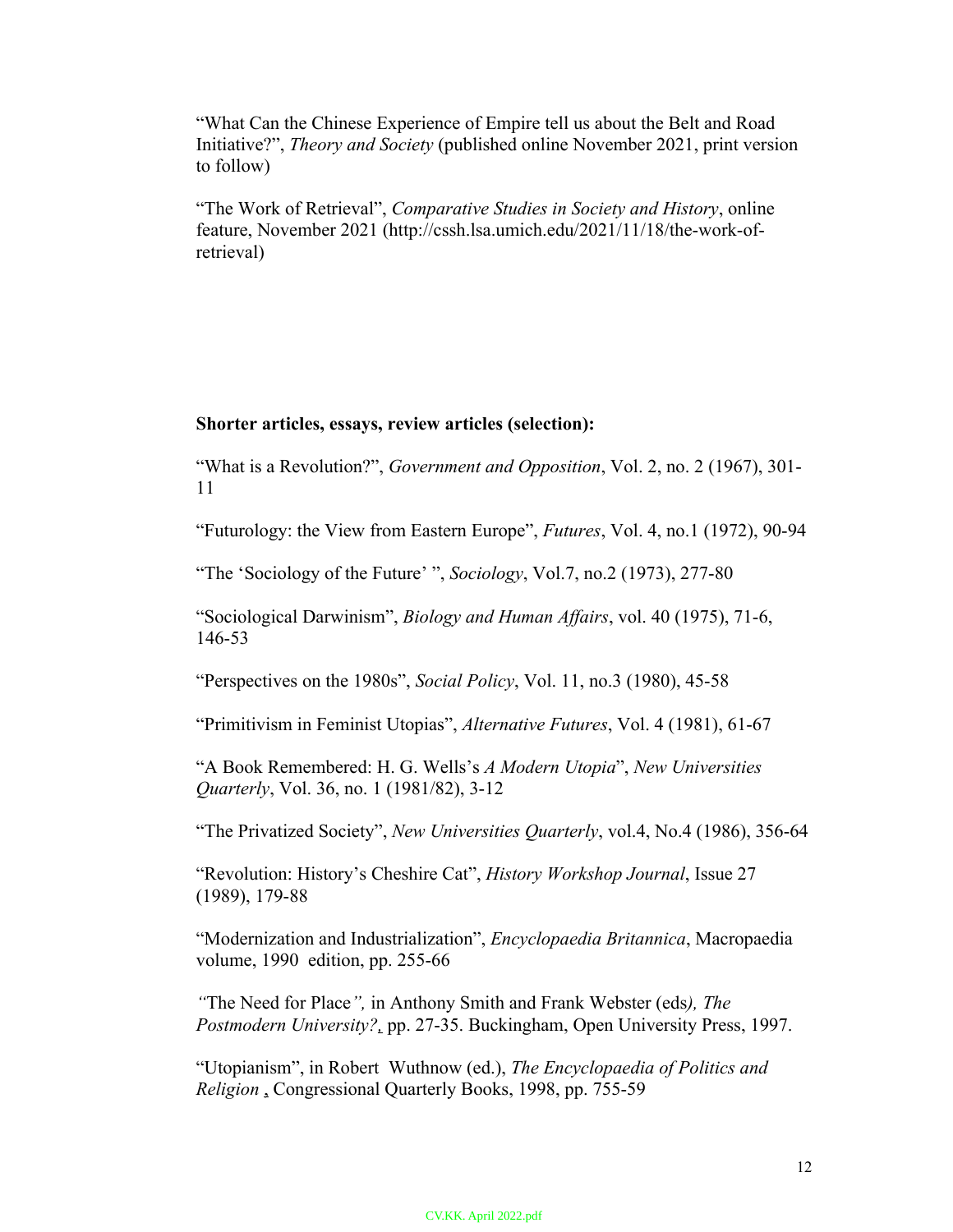"Why Race?", *Critical Review of International Social and Political Philosophy*, Vol.1, no.1 (1998), pp. 121-28

"What is 'Post' About Post-Modernity?" *Sosiologisk tidsskrift* (Journal of Sociology), Vol. 6, No. 4 (1998), pp. 339-45

"Democracy Again", *Review of International Political Economy*, vol. 7, no. 3 (2000), 505-13

"Commentary on Mazlish, 'The Hi-jacking of Civil Society'", *Journal of Civil Society* 1(1), 2005, pp. 19-22.

"Utopia on the Map of the World". *The Hedgehog Review*, 10 (1), 2008: 7-18.

"Review: National Identity, Nationalism, and Constitutional Change", *Scottish Affairs* 73 (Autumn 2010): 102-105.

"Review: *Ernest Gellner: An Intellectual Biography*, by John Hall", *European Journal of Social Theory* 15 (2) (May 2012): 281-286.

"Tocqueville in China", *Times Literary Supplement*, November 1, 2013, pp. 14-15

"Civilized Values: The Return of Arnold Toynbee? *Times Literary Supplement*, October 24, 2014, pp. 16-17

"Englishness, Britishness and the Politics of English Nationhood", *British Politics* 11 (3), 2016: 354-360

"On the Move: Timothy Mo's Hong Kong", *Times Literary Supplement*, April 7, 2017, pp. 16-17

"Farewell the Trumpets", *Times Literary Supplement*, September 8, 2017, pp. 23- 24

"Mr. Jefferson's University", *Times Literary Supplement*, September 22, 2017, p. 13

"The History of Now", *Times Literary Supplement*, April 6, 2018, pp.27-28

"Civilization on Trial" (review article)", *Thesis Eleven* 145, 2018: 135-141.

"On National and Transnational Belonging", *Ab Imperi*o 4/2018: 65-74.

"What is Global History?", *Times Literary Supplement,* July 19, 2019, pp. 14-15.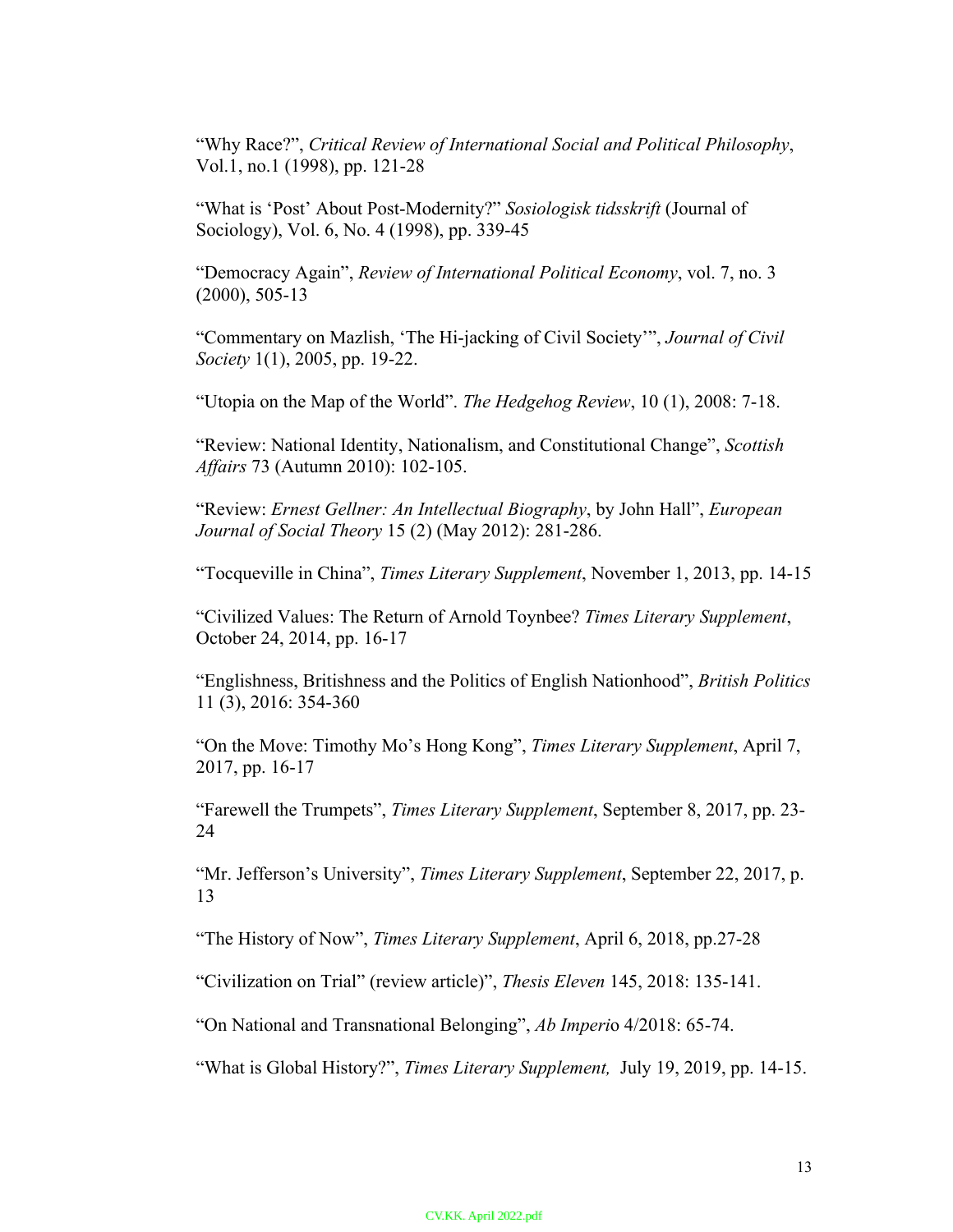"Lo strano caso dell'imperialismo britannico e del nazionalismo inglese" ("The Strange Case of British Imperialism and English Nationalism"), *Limes: Rivista Italiana di Geopolitica* 5/2019: 47-53.

"Percezioni fatali: pedagogie nationali e post-imperiali" ("Fatal Perceptions: National and Post-Imperial Pedagogies"), *Limes: Rivista Italiana di Geopolitica* 8/2019: 71-79.

"Tu regere imperio populous, Romane, memento!", *Limes: Rivista Italiana di Geopolitica* 2/2020: 37-42

"Thank God for Bolt!", *Times Literary Supplement* August 7, 2020: 27.

"Exit, Pole", *Times Literary Supplement* September 18, 2020: 25.

"Thick Multiculturalism: A Viable Project?", *Identities: Global Studies in Culture and Power*, 28 (4), 2021: 35-40.

"Made in Britain: The Economic and Cultural Legacies of Slavery", *Times Literary Supplement*, May 21, 2021: 7-8.

"Inglese, Troppo Inglese: Boris Johnson Disunisce Il Regno", *Limes* 8/2021: 32- 40.

"Queen of Hearts", *Times Literary Supplement*, August 20, 2021: 26.

### **Editions**:

H. G. Wells: *A Modern Utopia*. Edited with an introduction, notes, bibliography and critical responses. London, Dent/Everyman Library, 1994, pp. 270

William Morris: *News from Nowhere*. Edited with an introduction, notes and bibliography. Cambridge, Cambridge University Press, 1995, pp. 229 (Chinese edition, 2003)

(co-edited with Herbert Tucker) Special Issue, *New Literary History*, Volume 48, No. 4, Autumn 2017: "Writ Large".

### **Other published work**:

Several articles in *The Listene*r, *New Society*, *Times Higher Educational Supplement, Times Literary Supplement, Limes*. Several entries for *The Encyclopaedia of the Social Sciences*, 3rd ed., (eds) Adam and Jessica Kuper,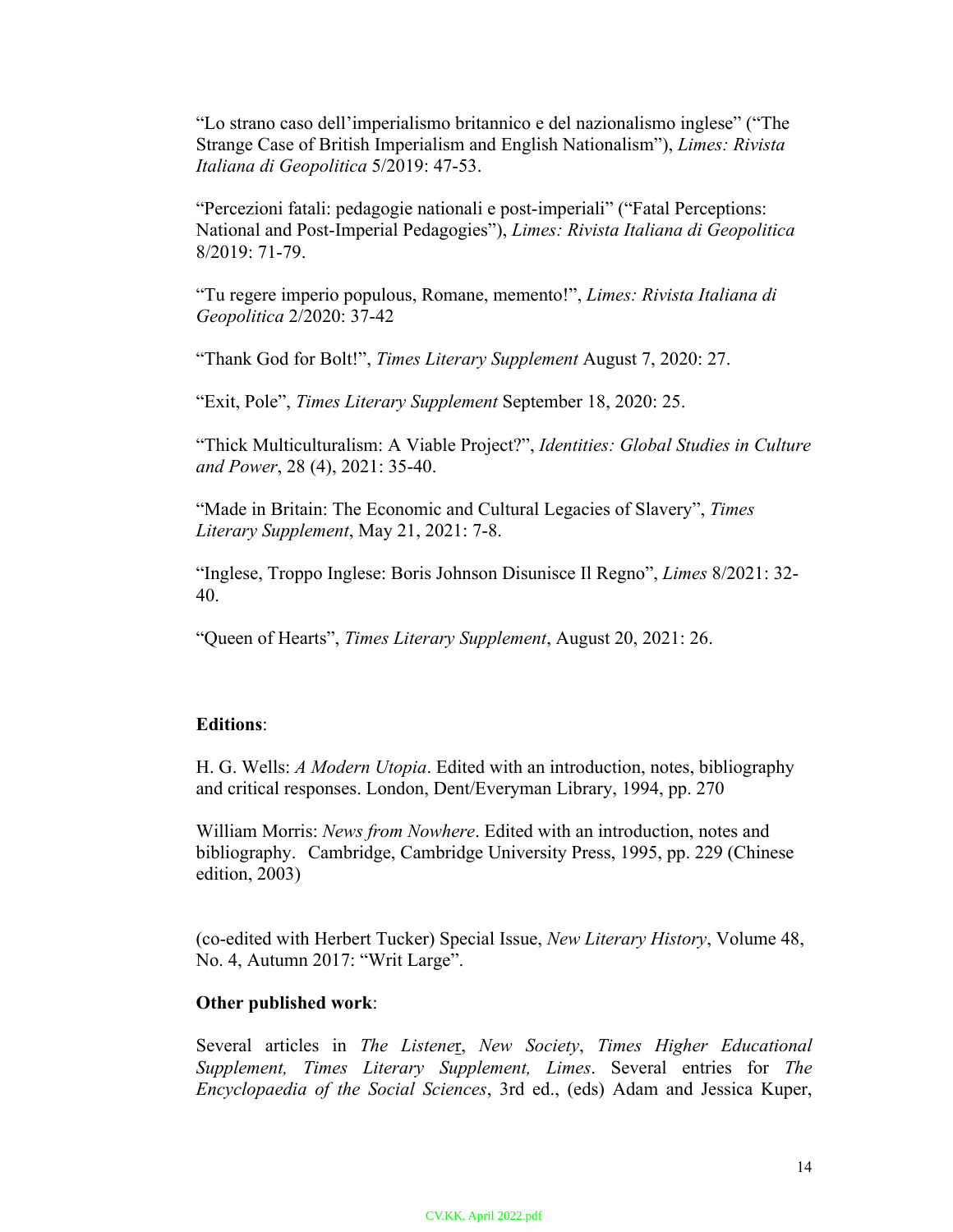London, Routledge, 2004; the *Encyclopedia of Social Theory*, (ed). George Ritzer, Thousand Oaks, Sage 2005; the *Blackwell Companion to Social Thought, 2nd ed.* (ed.) William Outhwaite, Oxford, Blackwell, 2001; the *Cambridge Dictionary of Sociology*, (ed.) Bryan Turner, Cambridge University Press, 2006; and *Twentieth-Century Britain: An Encyclopaedia* (ed.) F. M. Leventhal, New York, Garland Publishing, 1995. Sociology editorial consultant and contributor of approximately 40 entries, *The Fontana/Norton Dictionary of Modern Thought*, 3rd ed., (eds) Alan Bullock and Stephen Trombley, London/New York, Fontana/Norton, 1999. Entries on *Nineteen Eighty-Four*, *Animal Farm*, and "Social Order" in Vita Fortunati and Raymond Trousson (eds.), *Dictionary of Literary Utopias*, Paris, Honoré Campion, 2000.

Book reviews for the *British Journal of Sociology*, *Sociology*, *Sociological Review*, *Contemporary Sociology*, *Social Forces*, *History of European Ideas*, *History of the Human Sciences*, *Political Studies*, *The Political Quarterly*, *Universities Quarterly*, *British Journal of American Studies*, *History Workshop Journa*l, *Work, Employment and Society, Prometheus*, *International History Review*, *The Historian*, *Utopian Studie*s, *Victorian Studies, Nations and Nationalism, H-Net: Humanities Online, Choice, Times Literary Supplement*. I have refereed articles for most of the above, also *American Journal of Sociology*, *Theory, Culture and Society*, *Sociological Theory*, *Political Theor*y, *Theory and Society*, *Comparative Studies in Society and History*, *Ethnic and Racial Studie*s, and *Ethnicities*.

### **Other Relevant Activities**

Member and Presenter, Global Forum, convened by President Vaclav Havel, Prague Castle, October 1998.Opening plenary lecture, Annual Meeting of the Scandinavian Sociological Association, Bergen, June 1999. Opening plenary lecture, Students Forum, Prague Castle, June 1999. Board Member, Research Committee on Social Theory, International Sociological Association, 1998-2002. Associate Editor, *Sociological Theory* (2005-8*)*. Associate Editor, *New Literary History* (2011-18); Member of the Editorial Board, *Journal of Classical Sociology*, *European Journal of Social Theory*, *Theory and Society*, *Thesis Eleven*, *Journal of Power.* Member of the International Editorial Board, *Critical Review of International Social and Political Philosophy* and *Nations and Nationalism*. Faculty Associate, Yale Center for Cultural Sociology. Member of Editorial Board, Princeton Foundations Library, Princeton University Press.

### **Forthcoming and in press**

"Social Thought and Social Relations", in James H. Johnson (ed.) *A Cultural History of Ideas in the Age of Empire* (Bloomsbury Academic, 2022) (10,00 words)